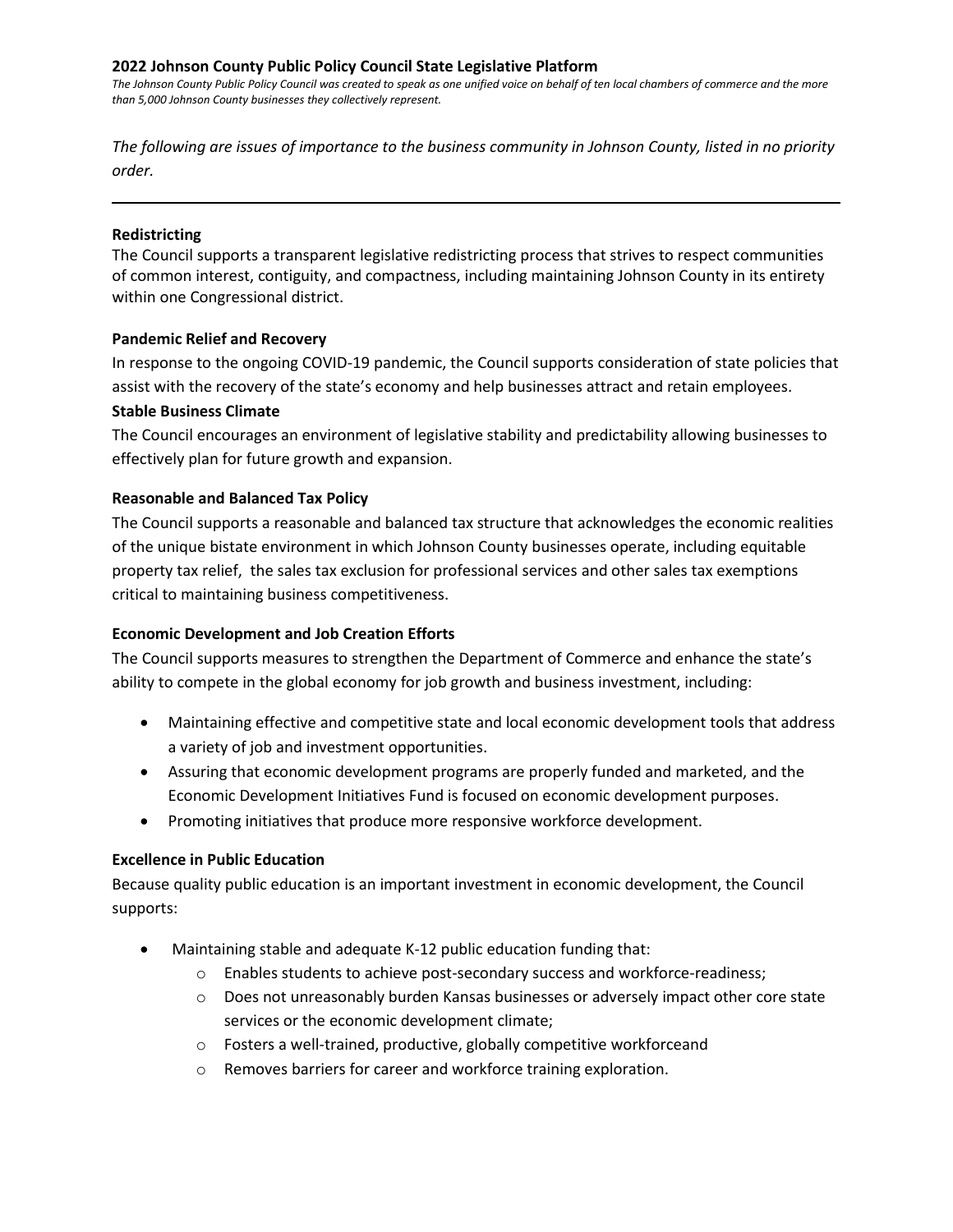• Preserving competitive investment in public post-secondary education to improve affordability and produce a well-trained workforce, including technology training and certifications.

# **Key Business Costs**

To enhance the state's business climate and encourage economic development, the Council supports measures that would help control or reduce key business costs, including:

- Ensuring businesses and their employees have reasonable access to affordable healthcare coverage.
- Implementing fiscally responsible healthcare solutions that expand coverage and improve the quality and efficiency of the KanCare/Medicaid system to minimize cost shifts of uninsured Kansans being passed onto businesses.
- Assuring the Kansas Employment Security Trust Fund's modernization project is effectively implemented and mechanisms are in place to protect the solvency and integrity of the Fund.
- Maintaining the integrity and affordability of the workers compensation system.
- Preserving market-driven employer/employee relationships such as hiring, compensating and terminating employees.
- Promoting a legal system that protects a stable pro-business climate.

# **Preservation of Local Control**

The cornerstone of municipal government and public education is the belief that governance should be as close to the people as possible. The Council strongly supports the preservation of local control whereby local elected officials are accountable for the funding, regulation and provision of services to meet the needs of the communities they serve and retain authority over local elections, including determination of partisanship.

# **Oppose Tax or Spending Lids on State/Local Governments**

To ensure our elected representatives' ability to govern effectively, the Council opposes the imposition of constitutional or statutory state or local tax/spending lids, "supermajority" approval requirements, or unreasonably burdensome mandates in reporting and approving tax or budget measures.

# **Transportation Infrastructure**

The Council supports full funding of the statewide multi-modal transportation infrastructure program, including preservation of direct revenue transfers to the State Highway Fund (SHF), and opposes any further diversion of dedicated SHF monies for any use other than the funding of eligible transportation projects for which they are intended, while maintaining flexibility, accountability, and opportunities for local input and support.

# **Energy**

Support a market driven comprehensive state energy policy with a balanced and diversified portfolio of energy services and technologies.

# **Immigration**

The Council believes immigration policy should be created and enforced at the federal level and opposes